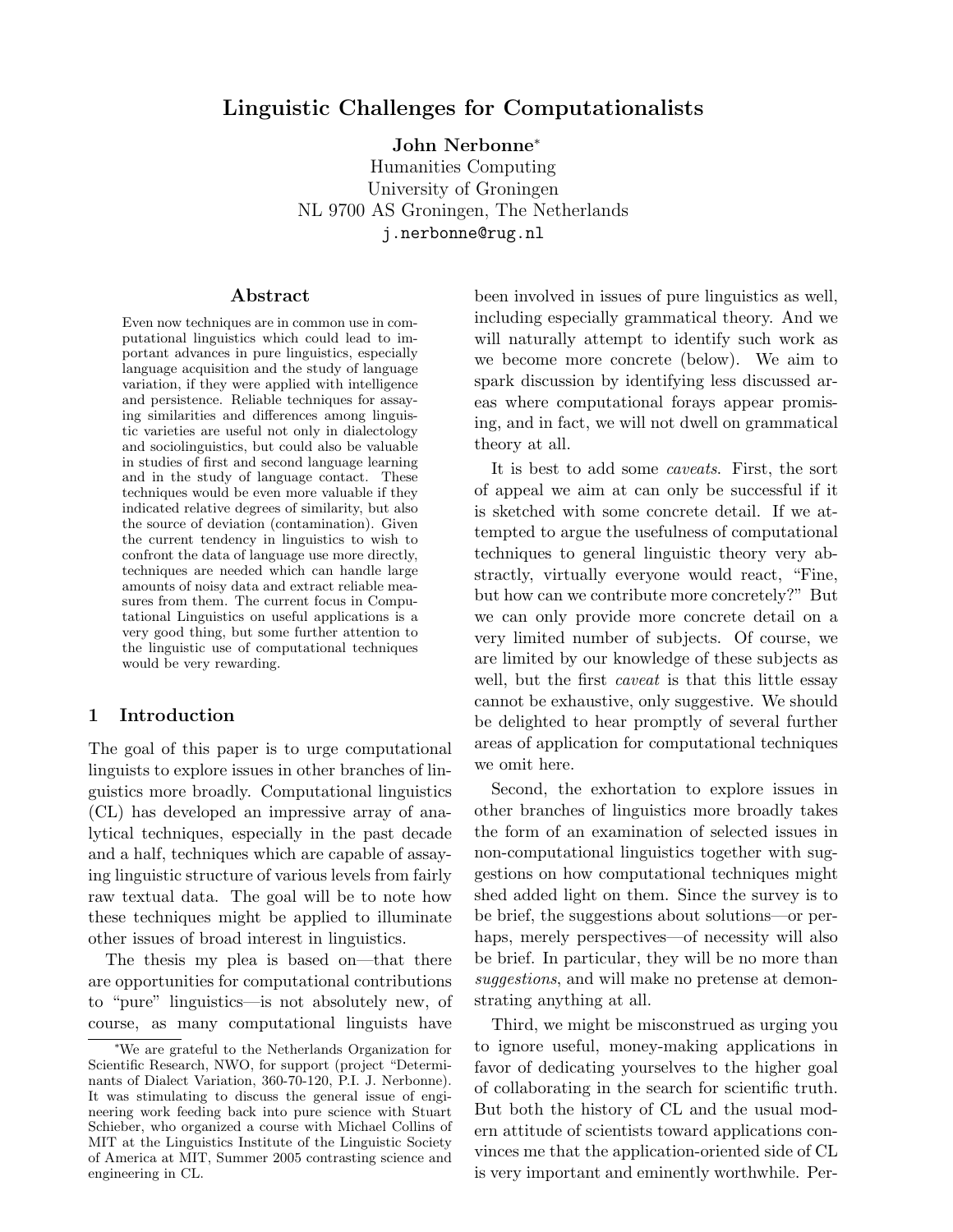haps you should indeed turn a deaf ear to the seductions of filthy mammon and consecrate yourself to a life of (pure) science, but this is a matter between you and your clergyman (or analyst). You have not gotten this advice here.

Fourth, and finally, we might be viewed as advocating different sorts of applications, namely the application of techniques from one linguistic subfield (CL) to another (dialectology, etc.). In this sense modern genetics applies techniques from chemistry to biological molecules to determine the physical basis of inheritance, anthropology applies techniques from nuclear chemistry (carbon dating) to date human artefacts, and astronomy applies techniques from optics (glass) and electromagnetism (radio astronomy) to map the heavens. In all of these case is the primary motivation is scientific curiosity, not utilitarian, and this view is indeed parallel to the step advocated here.

## 2 Computational Linguistics

Computational Linguistics (CL) is often characterized as having a theoretical and an applicationoriented, or engineering side (Joshi 99; Kay 02). The theoretical side of CL is concerned with processes involving language and their abstract computational characterization, including processes such as analyzing (parsing), and producing (generating) language, but also storing, compressing, indexing, searching, sorting, learning and accessing language. The computational characterization of these processes involves investigating algorithms for their accuracy and time and space requirements, finding appropriate data structures, and naturally testing these ideas, where possible, against concrete implementations.

The application-oriented, or engineering side of the field concerns itself with creating useful computational systems which involve language manipulation in some way, e.g. lexicography tools; speech understanding (in collaboration with speech recognition); machine translation, including translation aids such as translation memories, multilingual alignment, and specialized lexicon construction; speech synthesis, especially intonation; term extraction, information retrieval, document summarization, data (text) mining, and question answering; telephone information systems and natural language interfaces; automatic dictionary and thesaurus ac-

cess, grammar checking, including spell-checking; document management, authoring (especially in multi-author systems), and conformance to specifications in so-called "controlled language systems"; foreign language aids (such as access to bilingual dictionaries), foreign language tutoring systems, and communication aids (for the handicapped). See Cole et al. (1996) for further discussion of these, and other areas of application for language technology.

We have been overly compulsive about listing the engineering activities not only to remind the reader how extensive these are, but also to emphasize that the breadth of these activities would be unthinkable if it were not for a rich "infrastructure" of language technology tools which the field is constantly creating. For the most part the techniques we urge you to apply more broadly have been developed in order to build better and more varied applications, as this has been the great motor in the recent dynamics of computational linguistics. But some of the techniques have also been useful in theoretical computational linguistics, and the distinction will play no role here. In fact, perhaps the simplest view is to acknowledge that applications and theory make use of common technology, a sort of technical infrastructure, and to emphasize the opportunities this provides.

### 3 Dialectology

We shall examine dialectology first because it is an area we have directly worked in, and for which we therefore need to rely less on speculation about the potential benefits of a computational approach. Given the greater amount of direct experience with this work, we may use it to distill some of the characteristics we need to seek in other areas in which computational techniques might be promising.

Dialectology studies the patterns of variation in a language and especially its geographic conditioning (Chambers & Trudgill 80). In London people say [wotə] for 'water', with a voiceless  $[t]$ and no trace of final [r], in New York most people say [war.], with a "tapped" [t], and in Boston  $\lbrack \text{war} \rbrack$ . These differences are systematic, but not exceptionless, and they appear to involve potentially every level of linguistic structure, pronunciation, morphology, lexicon, syntax, and discourse. Because differences appear to involve exceptions, it is advantageous to process a great deal of mate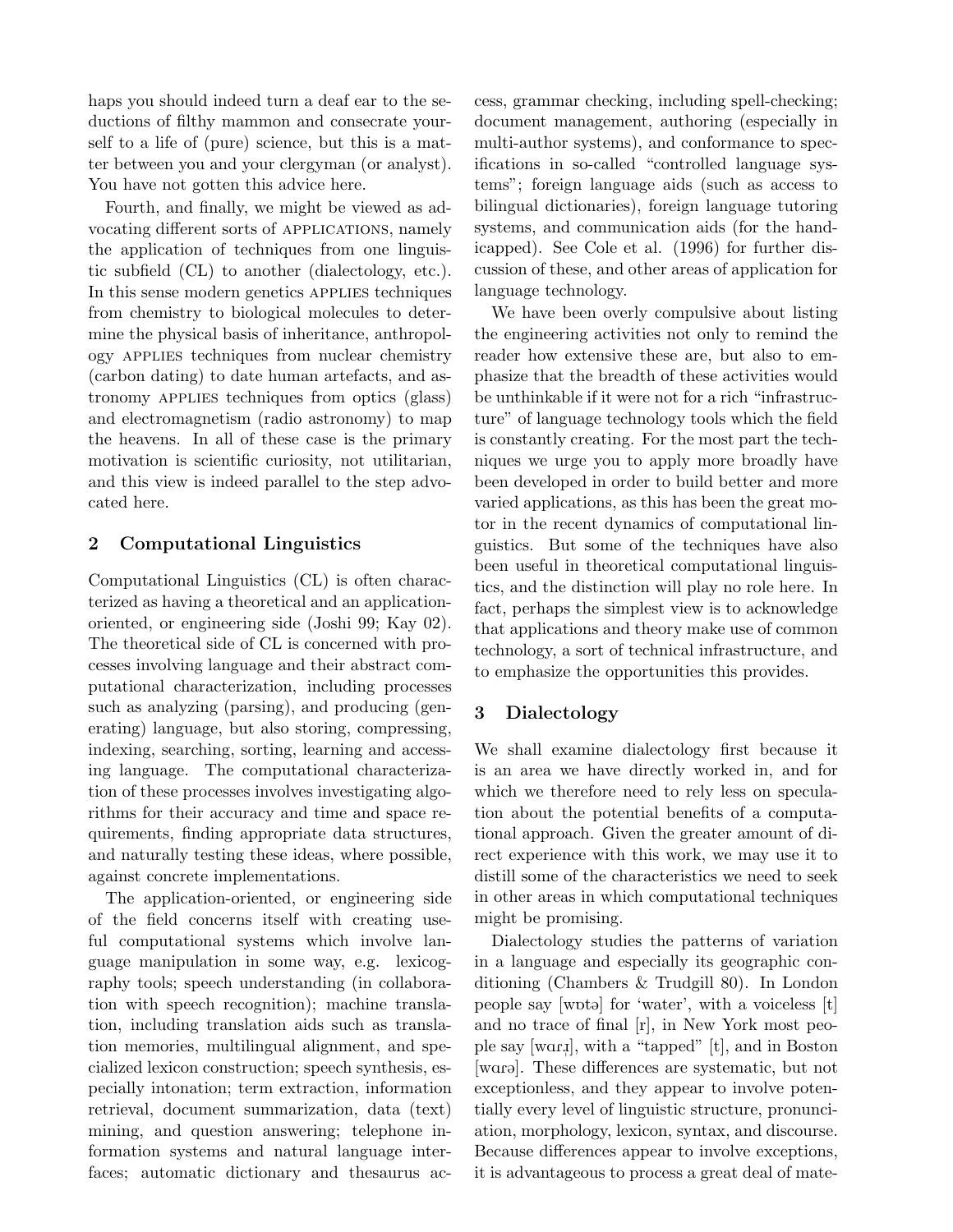rial and to apply statistical techniques to the analysis. Fortunately, dialectologists have been assiduous in collecting and archiving a great deal of data, especially involving pronunciation and lexical differences.

Once we have agreed that we need to subject a great deal of data to systematic analysis, we have a *fortiori* accepted the need for automating the analysis, and since it is linguistic material, it would be strange if this did not lead us to computational linguistics. In fact EDIT DIStance, well-known to computational linguists by its wide variety of applications, may be applied fairly directly to the phonetic transcripts of dialect pronunciations (Nerbonne et al. 99). The application of edit distance to pronunciation transcripts yields, for each pair of words, at each pair of field work sites, a numerical characterization of the difference. Because pronunciation differences are characterized numerically, we thereby initiate a numerical analysis of data that dialectologists had normally regarded as categorical with all the advantages which normally accrue to numerical data analysis.

Nerbonne (2003) discusses at greater length the computational issues in analyzing, presenting and evaluating dialectological analyses, including those which go beyond pronunciation. These issues include the use of lemmatizers or stemmers to clean up word-form data for lexical analysis, raising the edit distance from strings to sets of strings in order treat data collections with alternative forms, and the proper treatment of frequency in detection of linguistic proximity. Opportunities for the application of standard CL techniques in computational linguistics abound. Heeringa (2004) summarizes current thinking on measuring dialectal pronunciation differences, including the thorny issue of evaluating the quality of results. Figure 1 illustrates the results of applying these techniques to Bulgarian data.

It is important to report here, as well, that specialists in dialectology—and not only computational linguists—are enthusiastic about the deployment of computational tools. A common remark by dialectologists is that that the new techniques allow a more comprehensive inclusion of all available data, effectively answering earlier complaints that analyses of dialect areas and/or dialect continua relied too extensively on the analysts' choice of material. William



Figure 1: In this line map the average Levenshtein distances between 490 Bulgarian dialects are shown for 36 words. Darker lines join varieties with more similar pronunciations, while lighter lines indicate more dissimilar ones. From collaborative work in progress with Petya Osenova, Bulgarian Academy of Science, and Wilbert Heeringa, Groningen.

Kretzschmar leads the American Linguistic Atlas Projects (LAP), and has collaborated in various analyses and workshops (Nerbonne & Kretzschmar 03). He has inter alia included a pointer to CL work on the home page of the LAP site he maintains at http://us.english.uga.edu/, and he is presently collaborating on a project to publish a second volume of papers focused on computational techniques (Nerbonne & Kretzschmar 06).

Finally, let us note that the computational step may introduce such genuinely novel opportunities that we find ourselves in a position to ask questions which simply lay beyond earlier methodology. Given our numerical perspective on dialect difference, we may e.g. ask, via a regression analysis, how much of the aggregate varietal difference is explained by geography, or whether travel time is a superior characterization of the geography relevant to linguistic variation (Gooskens 04), or whether larger settlements tend to share linguistic variants more than smaller ones—something one might expect if variation diffused via social contact (Heeringa & Nerbonne 02). The introduction of CL techniques enables us to ask more abstract questions in a way we can still link to concrete linguistic analysis.

This work also suggests many related paths of exploration. For example, even if a distance measure allows the mapping of the dialectolog-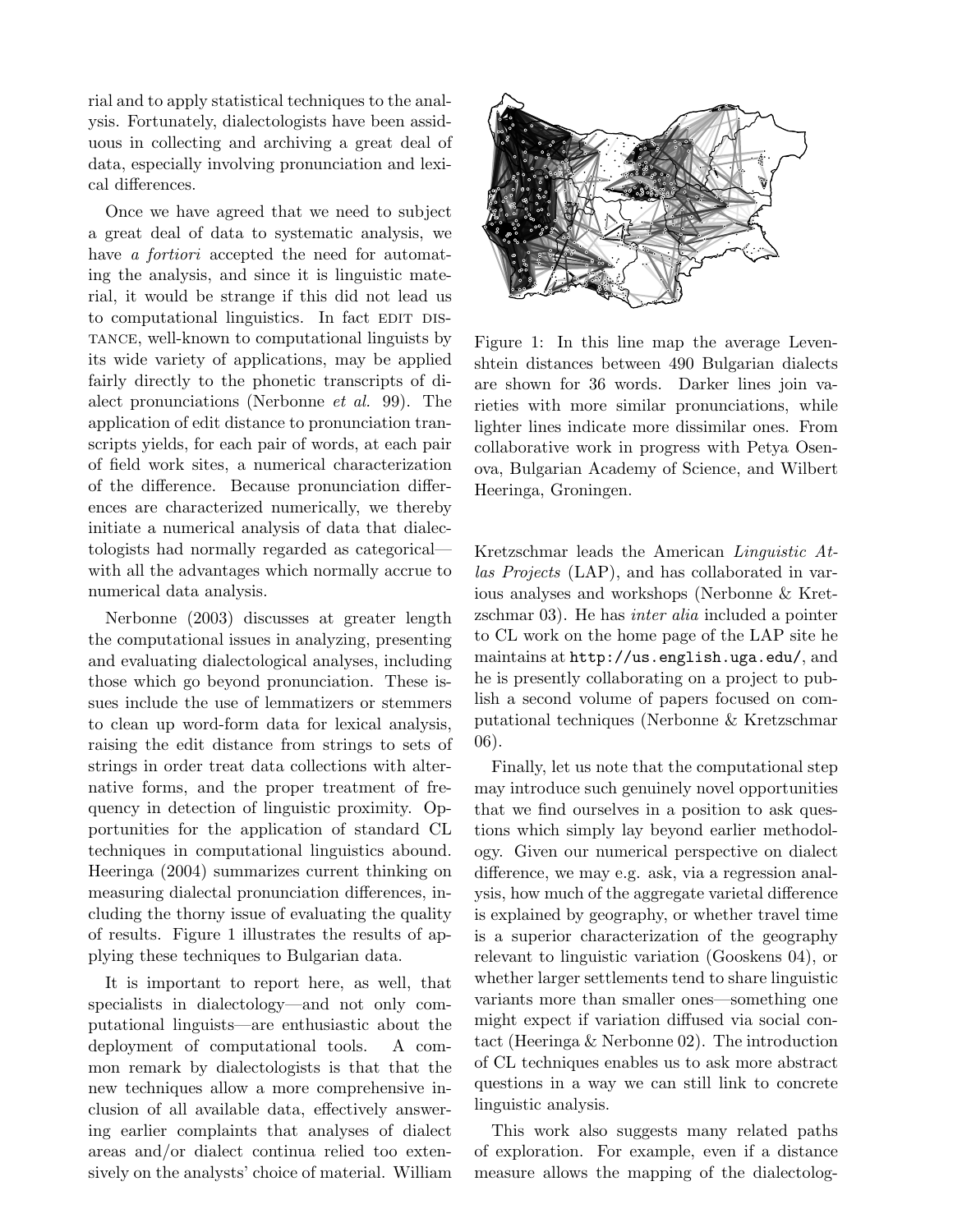ical landscape well, it seems ill-equipped to assay one extreme result of dialect differentiation, i.e. the failure of comprehensibility. The reason for this failure is the fact the comprehensibility is not symmetrical, while linguistic distance by definition is: it may reliably be the case that speakers of one variety understand the speaker of another better than vice versa. For example, Dutch speakers find it easier to understand Afrikaans than vice versa (Gooskens & vanBezooijen 06). If this is due to language differences, it calls for the development of an asymmetrical measure of the relative difficulty of mapping from one language to another, or something similar.<sup>1</sup>

The computational work has been successful in dialectology because there were large reservoirs of linguistics data to which analyses could be applied, i.e., dialect atlases, because distinguishing properties resisted simple categorical characterization, and naturally because there were promising computational techniques for getting at the crucial phenomena.

As we turn to other areas, we shall ask ourselves whether we are likely to satisfy these desiderata. When even one is missing, the result can be disappointing. For example, sociolinguistics has largely succeeded dialectology in attracting scholarly interest. The linguistic issues are not wildly different—different social groups use different language varieties, and these may differ in all the ways in which geographical varieties do (pronunciation, lexicon, etc.). It would be straightforward and interesting to apply the techniques sketch above to linguistic varieties associated with different social groups. But there is no tradition in sociolinguistics like that of the dialect atlas, i.e. collecting speech samples from a large set of sociolects. So the opportunity does not present itself.

### 4 Diachronic Linguistics

Diachronic linguistics investigates how languages change, and, most spectacularly, how a single language many evolve into many related ones. It regularly attracts a good deal of scholarly attention (Gray & Atkinson 03; Eska & Ringe 04) as computational biologists have applied their techniques for tracking genetic evolution to linguistic

data. Although the scholarship is at times forbidding in its expectations about philological expertise, the problem appears to allow neat enough formulations so that one may be optimistic about computational investigations.

Essentially, we are given a set of cognate words in several putatively related languages, and we construct hypotheses about the most recent common ancestor—the protolanguage—as well as a simple set of sound changes leading from the protolanguage to the individual descendants. For example, we note that the word for father has an initial /f/ in Germanic (English  $father$ ), /p/ in Romance, Greek and Indic (French père, Greek patera, and Hindi  $pit\bar{a}$ ), and no initial consonant in some Celtic languages (Irish *athair*). This suggests that we postulate a  $/p/$  in the protolanguage and changes from  $/p/$  to  $/f/$  for Germanic and  $/p/$  to  $\emptyset$  for the relevant Celtic varieties. But we gain confidence in these postulates only when the same rules are shown to operate on other forms, i.e. when the correspondences recur (as the  $p/f/\varnothing$ definitely does). It is surprising that CL should turn over to the biologists such a well-structured problem in linguistic computation.<sup>2</sup>

Our community has contributed to this area, especially Brett Kessler, who investigated how to test when sound correspondences exceed chance levels (Kessler 01), and Grzegorz Kondrak, who modified the edit distance algorithm mentioned above, in order to identify cognates, align them, and on that basis postulate recurrent sound combinations (Kondrak 02). But these studies deserve follow-ups, tests on new data, and extensions to other problems. Among many remaining problems we note that it would be valuable to detect borrowed words, which should not figure in cognate lists, but which suggest interesting influence; to operationalize the notion of semantic relatedness relevant to cognate recognition; to quantify how regular sound change is; or to investigate the level of morphology, which is regarded as especially probative in historical reconstruction. But we emphasize that there are likely to be interesting opportunities for contributions with respect to detail as well, perhaps in the construction of instruments to examine data more insightfully, to measure hypothesized aspects, or to quantify the empirical base on which historical

<sup>&</sup>lt;sup>1</sup>Nathan Vaillette, University of Massachusetts has explored this problem using relative entropy in unpublished work.

<sup>&</sup>lt;sup>2</sup>See also Benedetto et al.  $(2002)$  for attempt to reconstruct linguistic history using relative entropy, but especially Goodman (2002) for criticism of Benedetto.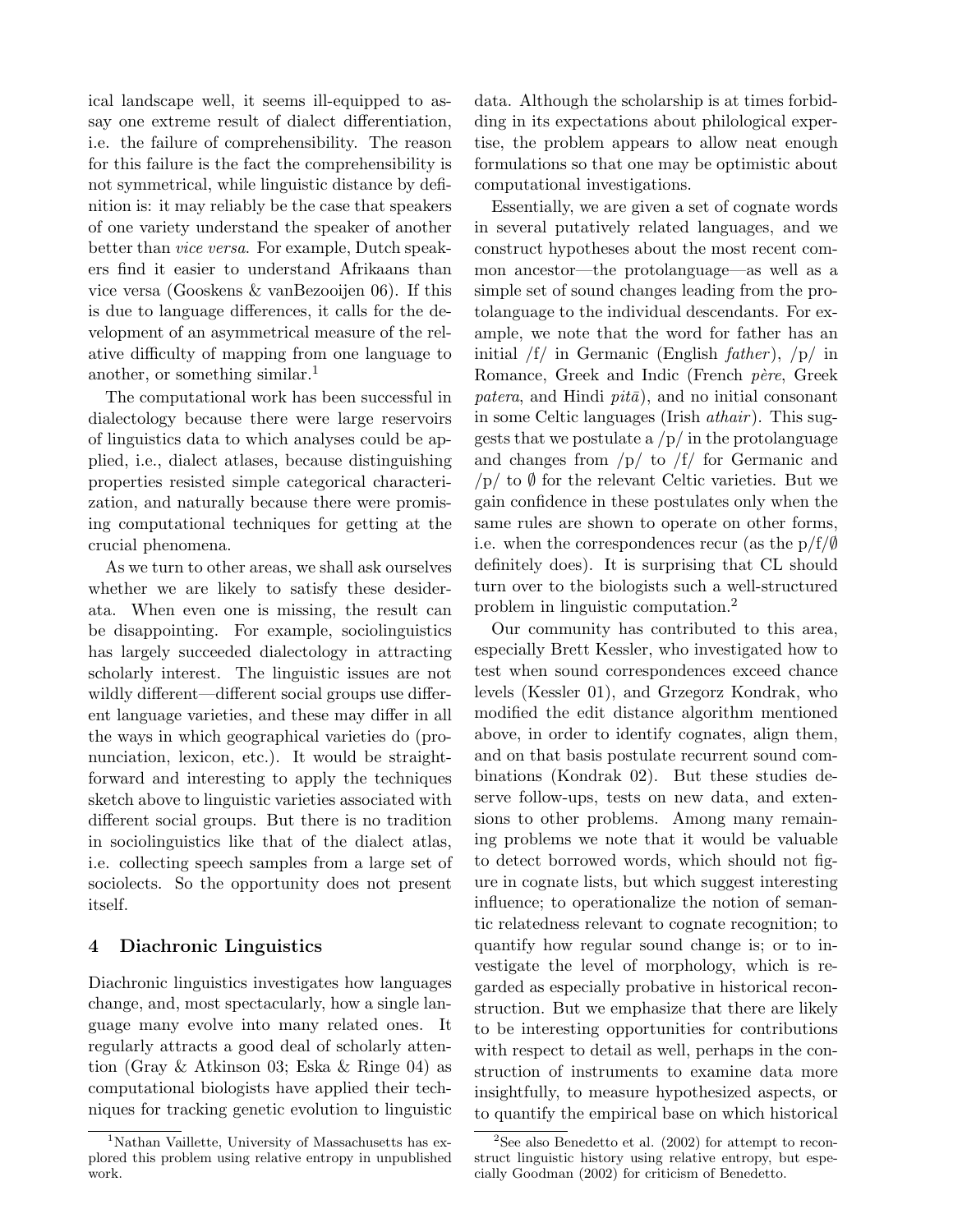hypotheses are made.

# 5 Language Acquisition

Studies of children's acquisition of language are interesting to all sorts of inquiries because language is a defining characteristic of us as humans. They occupy an important position in linguistics due to the linguistic argument that innate, specifically linguistic mechanisms must be postulated to account for acquisition (Pinker 94, Chap. 9). The innate organizing principles of language are postulated to be part of human genetic constitution, and therefore the source of universal properties which all languages share. At the same time psychologists have shown that some acquisition is mediated by sensitivity to statistical trends in data (Saffran et al. 99). And children naturally need minimally to learn which of all the languages they are genetically predisposed toward is the one in use locally. Finally, CL has explored machine learning techniques extensively over the past decade (Manning  $&$  Schütze 99). Surely CL is positioned to contribute crucially to this scientific discussion with interesting implemented models of specific phenomena, and in particular with models aimed at broader coverage or so one would think.

On the other hand, machine learning techniques do not translate to computational models of acquisition very directly, at least not as normally used by CL, namely to optimize performance on technical tasks that may have no interesting parallel in a child's acquisition of language, e.g. the task of recognizing named entities, persons, places and organizations. In addition, even idealized simulations of acquisition might wish to impose restrictions on the sort of mechanisms to be used, e.g. that they may apply incrementally, and on the input data, e.g. that it reflect children's experience.

Fortunately, these differences in tasks, mechanisms and input data may be overcome, and CL has not been inactive in examining language acquisition. Brent (1997) is an early collection of articles on computational approaches to language acquisition, including especially Brent's own work applying minimal description length to the problem of segmenting the speech stream into words, and using only phonotactic and distributional information (Brent 99b; Brent 99a). There have been a number of other studies focusing on phono-

tactics (Nerbonne & Stoianov 04; Nerbonne & Konstantopoulos 04), the acquisition of morphophonemic rules (Gildea & Jurafsky 96; Albright & Hayes 03), morphology (Goldsmith 01), and syntax (Niyogi & Berwick 96). Albright and Hayes's work is especially worth recommending to a CL audience as it is clear and explicit about linguistic concerns in modeling acquisition computationally.

Most relevant to the sort of CL contribution I have in mind is the series of workshops organized by William Gregory Sakas of CUNY, Psycho-Computational Models of Human Language Acquisition. The first took place in 2004 in Geneva in coordination with COLING and the second in 2005 in Ann Arbor in coordination with the ACL's special interest group on natural language learning (http://www.colag.cs.hunter. cuny.edu/psychocomp/). It is clear from the proceedings of these workshops that new syntheses of linguistic, psychological and computational perspectives enjoy a good deal of interest (Yang 04).

It is also clear that there is an enormous interest in further questions about segmentation, alignment, constituency, local and long-distance relations, modification, and ill-formed input in addition to the usual questions about the generality of solutions wit respect to various language types.

Finally, it is worth emphasizing here more than elsewhere that contributions need not take the form of simulations of human learning (even if this is the case for most of the studies cited). There is great potential interest in characterizing easy vs. difficult material, in what happens when second and third languages are learned (contamination), and in how languages are lost. In addition to simulation, we should also be thinking of how to operationalize measures of language proficiency that could use speech as directly as possible. At the moment, extremely crude measures such as mean length of utterance (MLU) and type/token ratio enjoy great popularity, but one suspects that this is due more to their ease of computation than to their reflection of linguistic sophistication. Ideally we should like to automate our detection of the mastery of various linguistic structures, rules and exceptions. That is clearly a long way off in its full generality, but perhaps realizable in some instances with standard techniques.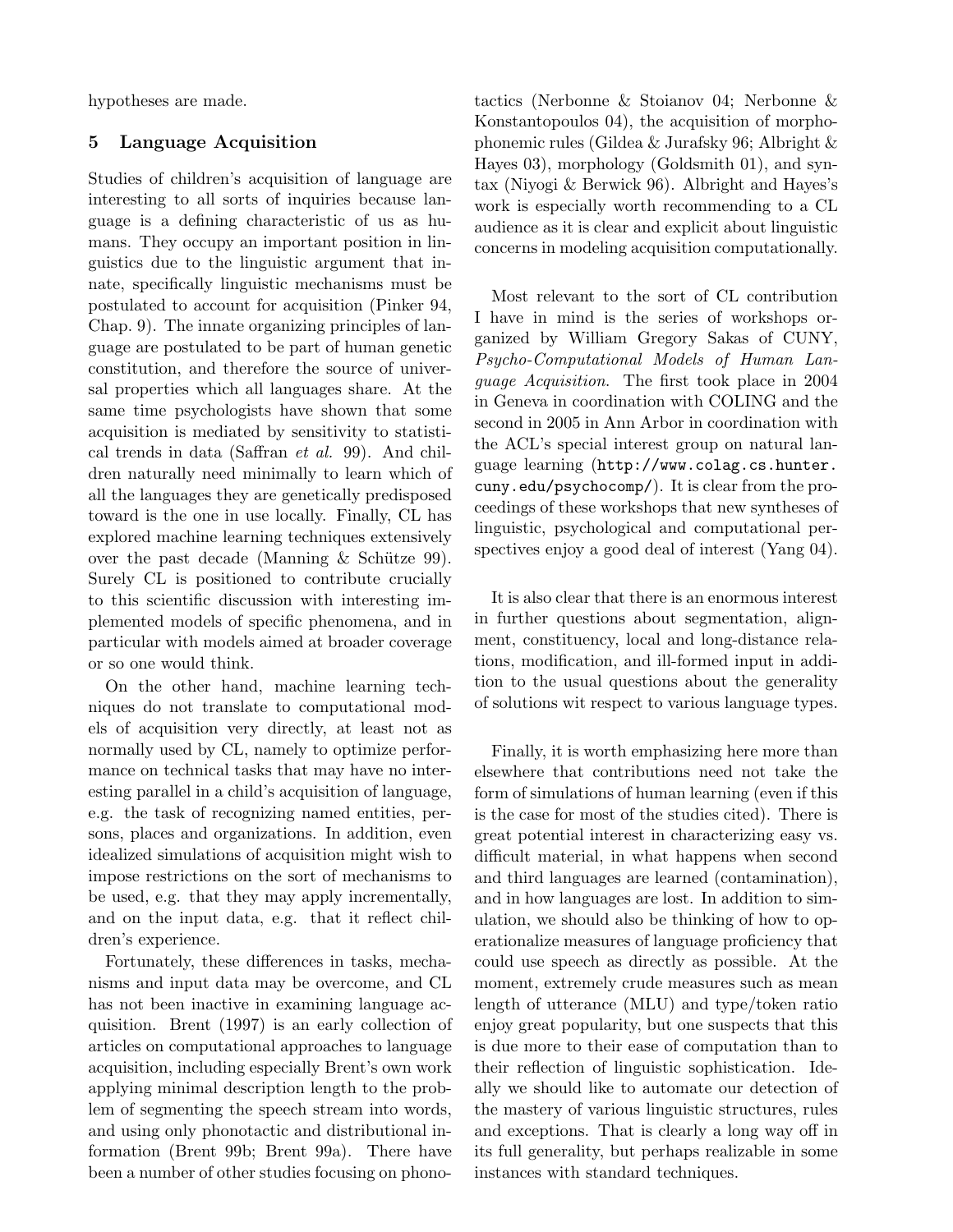### 6 Language Contact

Language contact study is an active branch of linguistics focused on recognizing and analyzing the ways in which languages borrow from one another (Thomason & Kaufmann 88; van Coetsem 88). It is growing in popularity, perhaps due to increases in mobility and the realization that multilingual speakers often, albeit unconsciously, impose the structures of one language on another. Mufwene (2001) urges us to view extreme contact effects such as koineization, creolization and pidginization as various degrees to which language mixtures may develop (instead of as the results of very different processes, as earlier scholarship had held). Language contact study is, moreover, linked to second-language acquisition in an obvious way: if second-language speakers habitually impose elements of their native language onto another, then those element are good candidates for long-term borrowing whenever these languages are in contact.

It might seem as if we could use the same tools for the study of contact effects that we developed for dialectology. After all, if one variety of a language adopts elements of another, it should become more similar. Indeed given the sort of data in dialect atlases, one can perform these analyses and determine the convergence of some varieties toward a putative source of contamination, at least the convergence with respect to other varieties (Heeringa et al. 00; Gooskens & Heeringa 04). Furthermore, one could examine the role of geography in this convergence.

But language contact data collections are not usually designed as dialect atlases, with a number of distinct collection sites, and a controlled set of linguistic variables to be assayed. Recently, we obtained data of a rather different sort, and set ourselves the task of developing computational tools for its analysis.<sup>3</sup> Watson collected recordings of Finnish emigrants to Australia in the mid 1990's (Watson 96), and this group could be divided into adult emigrants and child emigrants, using puberty (16 years old) as the dividing line. The challenge was the development of a technique to determine whether there were significant changes in the syntax of the two groups.

Following an obvious tack from CL, we settled on using n-grams of part-of-speech tags (POS tags) assigned by the TnT tagger (Brants 00) as a probe to determine syntactic similarity. In order not to be swamped by fine distinctions we used trigrams of a small tag set (50 tags). Up to this point we were rediscovering an idea others had introduced (Aarts & Granger 98). To compare one corpus with another, we measured the difference in the two vectors of trigram frequencies using cosine (inter alia). To determine whether the difference is statistically significant, we applied permutation-based statistics, roughly resampling the union of the two data sets (using some complicated normalizations) and checking the degree of difference. A difference is significant at the level  $p < p'$  iff it is among the most extreme  $p'$  fraction of the resampled data.

Because the technique is still under development, we cannot yet report much more. The differences are indeed statistically significant, which, in itself, is not surprising. The corpora are quite raw, however, so that the differences we are finding to-date are dominated by hesitation noises and errors in tagging. The promise is in the technique. If we have succeeded in developing an automated measure of syntactic difference, we have opportunities for application to a host of further questions about syntactic differences, e.g., about where these differences are detectable, and where not; about the time course of contamination effects (do second-language learners keep improving, or is there a ceiling effect?); and about the role of the source language in the degree of contamination. Some crucial computational questions would remain, however, concerning detecting the source of contamination.

### 7 Other Areas

As noted in the introduction, this brief survey has tried to develop a few ideas in order to convince you that there are promising lines of inquiry for computationalists who would seek to contribute to a broader range of linguistic subfields. We suspect that there are many other areas, as well.

We have deliberately omitted grammatical theory from the list of potential near-term adopters of computational techniques. There are two reasons for eschewing a sub-focus on grammar here, the first being the fact that the potential relevance of computational work to grammatical the-

<sup>3</sup>What follows is an informal synopsis of work in progress being conducted with Wybo Wiersma of Groningen and Lisa Lena Opas-Hänninen, Timo Lauttamus and Pekka Hirvonen of Oulu University.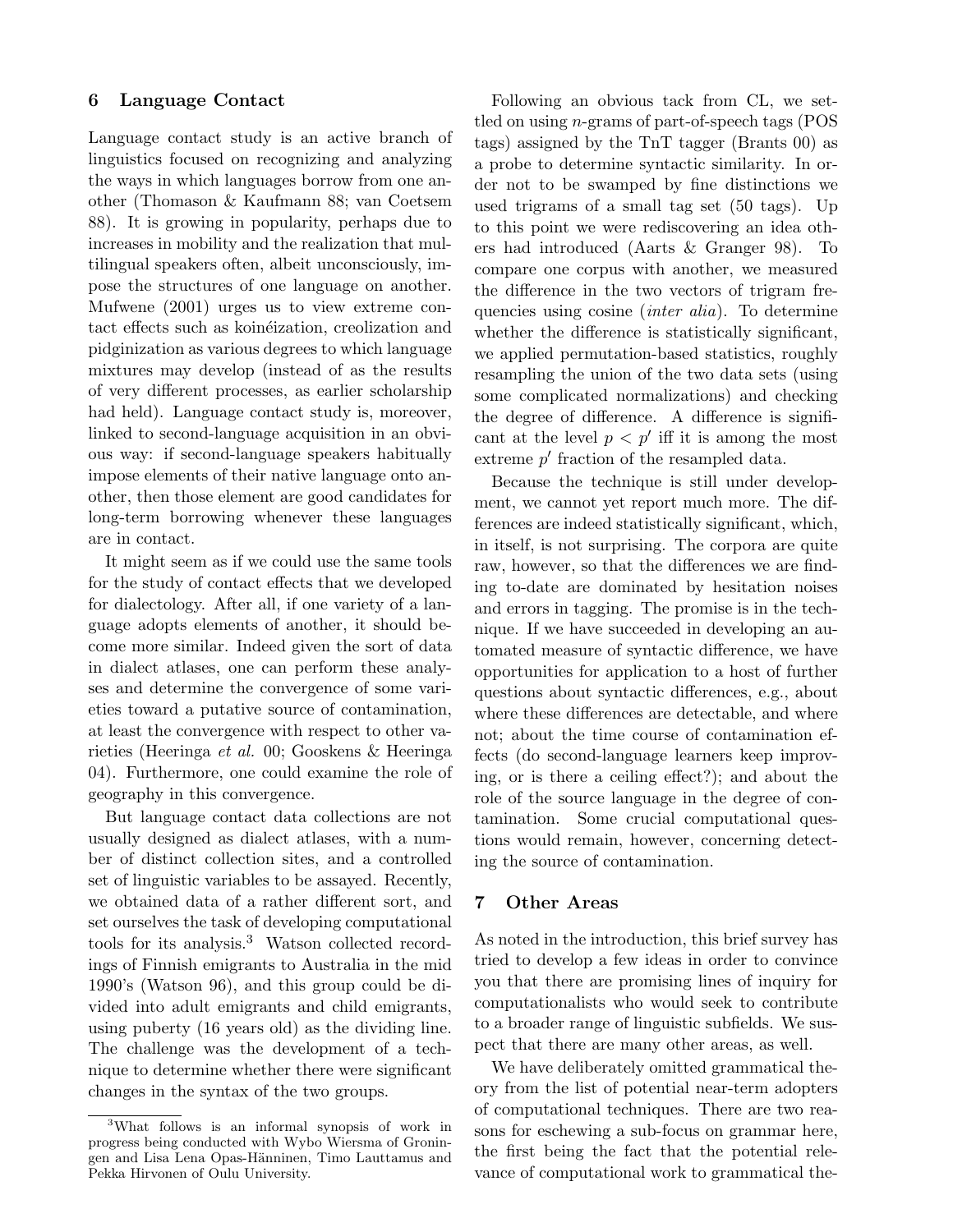ory has been recognized for a long time, as grammar has been cited since the earliest days of CL as a likely beneficiary of closer engagement (Kay 02). But second, even as computational grammar studies uncover new means of contributing to the study of pure grammar (van Noord 04), it seems to be a minority of grammarians who recognize the value of computational work. Many researchers have explored this avenue, but the situation has stabilized to one in which computational work is pursued vigorously by small specialized groups (Head-Driven Phrase Structure Grammar and Lexical-Functional Grammar), and largely ignored by most non-mainstream grammarians. We deplore this situation as do others (Pollard 93), but it unfortunately appears to be quite stable.

In addition to the areas discussed above, it is easily imaginable that CL techniques could play an interesting role in a number of other linguistic subareas. As databases of linguistic typology become more detailed and more comprehensive, they should become attractive targets for data-mining techniques (http:// www-uilots.let.uu.nl/td/). Psycholinguistic studies of processing are promising because they provide a good deal of empirical data. We shall be content with a single example. Moscoso del Prado Martin (2003) reviews a large number of studies relating the difficulty of processing complex word forms, i.e., those involving inflectional and/or derivational structure to the "family size" of a word form, i.e. how many other word forms are related to it. He is able to show that a simple characterization of family size and frequency due to information theory correlates highly with processing difficulty.

### 8 Conclusions

We have urged computational linguists to consider how much they might contribute to curiosity-driven research into language, i.e. linguistic theory, focusing on examples in dialectology, diachronic linguistics, language acquisition and language contact. We have suggested that there are many avenues to pursue for those with a broader interest in language, and also that the tools and training one receives in developing language technology will be of direct use. We have not suggested that contributions in pure science are any easier or harder to make, and the experience has been general that the dynamics involved

in pursuing non-applied goals are every bit as demanding, and every bit at provocative: a successful effort invariably suggests new questions and new avenues to explore.

We have been careful to avoid deprecating application-research and, at the risk of repetition, restate that the development of useful applications is a most valuable aspect of current CL. We encourage colleagues to think of both channels of activity rather than to force a choice of one over the other.

If we are right that most of the interesting techniques for exploring issues in non-computational linguistics have arisen through the development of techniques for engineering activities, then we may have another case where applied science furthers the progress of pure science (Burke 85). In making this remark, we are reneging on the promise in Section 2 not to concern ourselves with whether a particular technique originated in theoretical vs. applied CL, but given the preponderance of applied work in CL, it would be surprising if it were not true in many instance that techniques from engineering were being conscripted for work in theory.

The use of a stemmer to extract lexical differences from lists of word forms in dialectology (Nerbonne & Kleiweg 03) is an example of the sort of contribution where a technique developed only for application purposes could be put to a purely scientific use, that of detecting lexical overlap across a dialect continuum. The Porter stemmer which was used for this purpose is not to be confused with a genuine lemmatizer, which is interesting both linguistically and practically. But it usually reduces word forms to the same stem when they in fact are elements of the same inflectional paradigm. It was developed for use in information retrieval (Porter 80), not for the purpose of exploring linguistic structure or its processing, but its use in dialectology has no ambitions toward practical application.

This would appear to bea genuine case of an engineering technique serving a purpose in curiositydriven research. To the extent CL is involved in other pure science (beyond CL proper), this sort of cross-fertilization must be standard. Only time will tell whether it will remain true of future computational forays into pure linguistics.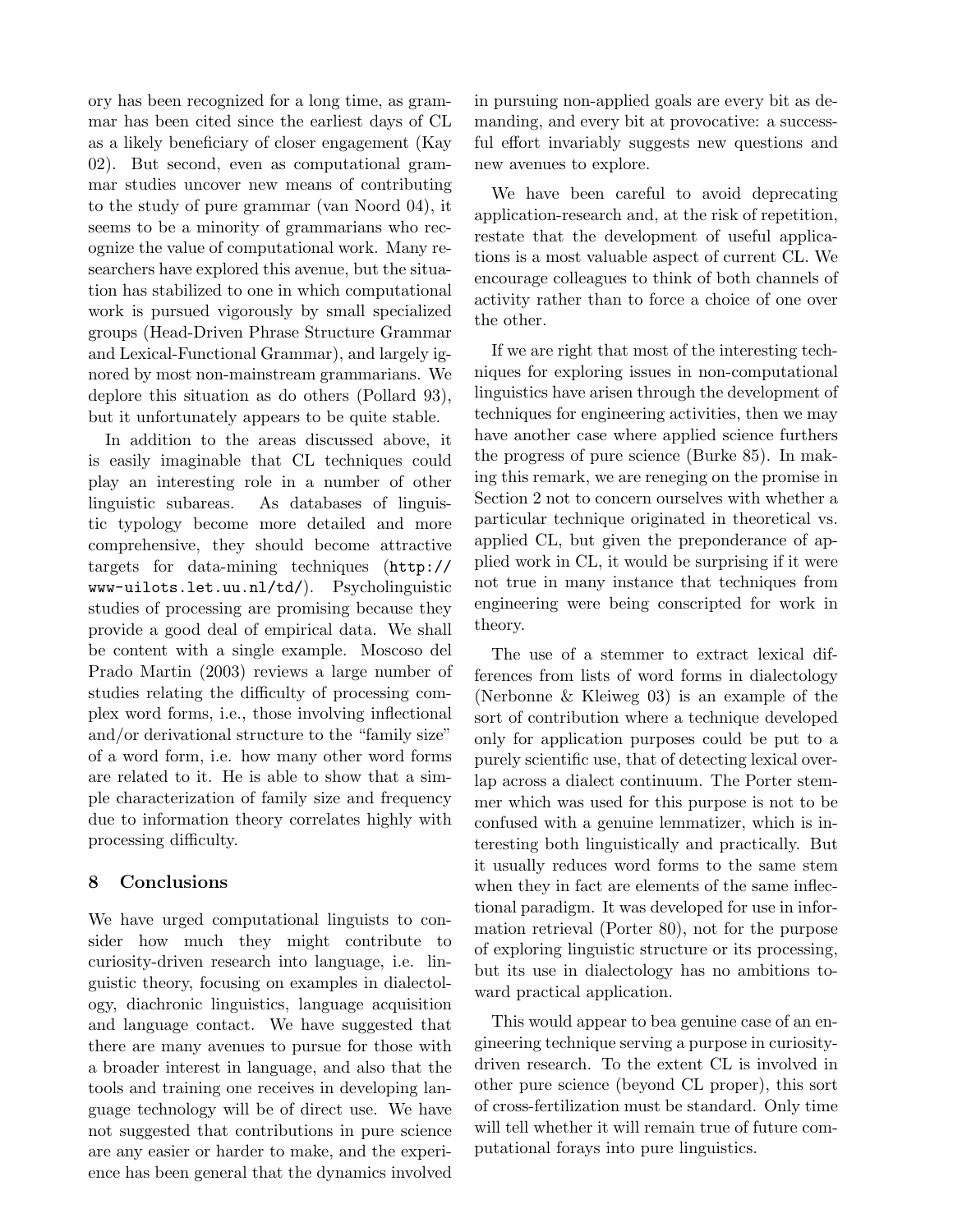#### References

- (Aarts & Granger 98) Jan Aarts and Sylviane Granger. Tag sequences in learner corpora: A key to interlanguage grammar and discourse. In Sylviane Granger, editor, Learner English on Computer, pages 132– 141. Longman, London, 1998.
- (Albright & Hayes 03) Adam Albright and Bruce Hayes. Rules vs. analogy in English past tenses: A computational/experimental study. Cognition, 90:119–161, 2003.
- (Benedetto et al. 02) Dario Benedetto, Emanuele Caglioti, and Vittorio Loreto. Language trees and zipping. Physical Review Letters, 88(4):048702, 2002.
- $(Brants 00)$  Thorsten Brants. TnT a statistical part of speech tagger. In 6th Applied Natural Language Processing Conference, pages 224–231, Seattle, 2000. ACL.
- (Brent 97) Michael Brent, editor. Computational Approaches to Language Acquisition. MIT Press, Cambridge, 1997.
- (Brent 99a) Michael Brent. An efficient, probabilistically sound algorithm for segmentation and word discovery. Machine Learning Journal, 34:71–106, 1999.
- (Brent 99b) Michael Brent. Speech segmentation and word discovery: A computational perspective. Trends in Cognitive Science, 3:294–301, 1999.
- (Burke 85) James Burke. The Day the Universe Changed. Little, Brown & Co., Boston, 1985.
- (Chambers & Trudgill 80) J.K. Chambers and Peter Trudgill. Dialectology. Cambridge University Press, Cambridge, 1998, [<sup>1</sup>1980].
- (Cole et al. 96) Ronald A. Cole, Joseph Mariani, Hans Uszkoreit, Annie Zaenen, and Victor Zue. Survey of the State of the Art in Human Language Technology. National Science Foundation and European Commission, www.cse.ogi.edu/CSLU/HLTsurvey/, 1996.
- (Eska & Ringe 04) Joseph F. Eska and Don Ringe. Recent work in computational linguistic phylogeny. Language, 80(3):569–582, 2004.
- (Gildea & Jurafsky 96) Daniel Gildea and Daniel Jurafsky. Learning bias and phonological rule induction. Computational Linguistics,  $22(4):497-530$ , 1996.
- (Goldsmith 01) John Goldsmith. Unsupervised learning of the morphology of a natural language. Computational Linguistics,  $27(2):153-198$ ,  $2001$ .
- (Goodman 02) Joshua Goodman. Extended comment on 'Language trees and zipping'. Condensed Matter Archive, Feb. 21, 2002. arXiv: cond-mat/0202383.
- (Gooskens & Heeringa 04) Charlotte Gooskens and Wilbert Heeringa. The position of Frisian in the Germanic language area. In Dicky Gilbers, Maartje Schreuder, and Nienke Knevel, editors, On the Boundaries of Phonology and Phonetics, pages 61– 88. CLCG, Groningen, 2004.
- (Gooskens & vanBezooijen 06) Charlotte Gooskens and Renée van Bezooijen. Mutual comprehensibility of written Afrikaans and Dutch: Symmetrical or asymmetrical? Literary and Linguistic Computing, 21, 2006. accepted, 7/2005.
- (Gooskens 04) Charlotte Gooskens. Norwegian dialect distances geographically explained. In Britt-Louise Gunnarson, Lena Bergström, Gerd Eklund, Staffan Fridella, Lise H. Hansen, Angela Karstadt, Bengt Nordberg, Eva Sundgren, and Mats Thelander, editors, Language Variation in Europe. Papers from the Second International Conference on Language Variation in Europe ICLAVE 2, June 12-14, 2003, pages 195–206. Uppsala University, Uppsala, Sweden, 2004.
- (Gray & Atkinson 03) Russell D. Gray and Quentin D. Atkinson. Language-tree divergence times support the Anatolian theory of Indo-European origin. Nature, 426(27 Nov.):435–439, 2003.
- (Heeringa & Nerbonne 02) Wilbert Heeringa and John Nerbonne. Dialect areas and dialect continua. Language Variation and Change, 13:375–400, 2002.
- (Heeringa 04) Wilbert Heeringa. Measuring Dialect Pronunciation Differences using Levenshtein Distance. Unpublished PhD thesis, Rijksuniversiteit Groningen, 2004.
- (Heeringa et al. 00) Wilbert Heeringa, John Nerbonne, Hermann Niebaum, and Rogier Nieuweboer. Measuring Dutch-German contact in and around Bentheim. In Dicky Gilbers, John Nerbonne, and Jos Schaeken, editors, Languages in Contact, pages 145–156. Rodopi, Amsterdam-Atlanta, 2000.
- (Joshi 99) Aravind K. Joshi. Computational linguistics. In Robert A. Wilson and Frank C. Keil, editors, The MIT Encyclopedia of the Cognitive Sciences, pages 162–164. MIT Press, Cambridge, MA, 1999.
- (Kay 02) Martin Kay. Introduction. In Ruslan Mitkov, editor, Handbook of Computational Linguistics, pages xvii–xx. Oxford University Press, Oxford, 2002.
- (Kessler 01) Brett Kessler. The Significance of Word Lists. CSLI Press, Stanford, 2001.
- (Kondrak 02) Grzegorz Kondrak. Algorithms for Language Reconstruction. Unpublished PhD thesis, University of Toronto, 2002.
- (Manning & Schütze 99) Chris Manning and Hinrich Schütze. Foundations of Statistical Natural Language Processing. MIT Press, Cambridge, 1999.
- (Moscoso del Prado Mart´in 03) Fermin Moscoso del Prado Martín. Paradigmatic Structures in Morphological Processing: Computational and Cross-Linguistic Experiemental Studies. Unpublished PhD thesis, Radboud University Nijmegen, 2003.
- (Mufwene 01) Salikoko Mufwene. The Ecology of Language Evolution. Cambridge University Press, Cambridge, 2001.